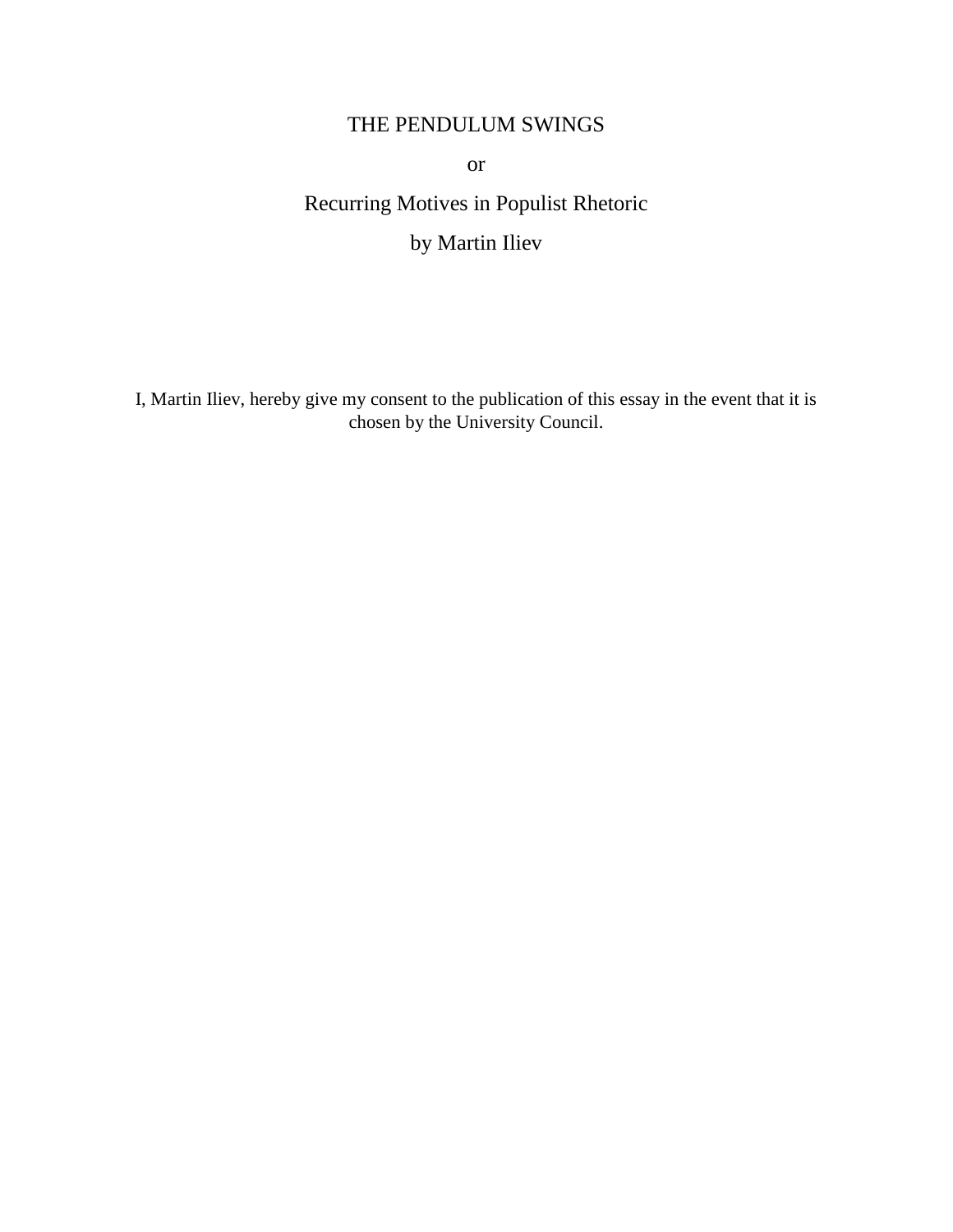The phrase "the rise of populism" should inherently elicit a sense of déjà vu, in both those that evoke it, as well as the intended recipient at which this phrase is aimed. Populism is not something new, it has been a part of our political experience ever since we departed from unilateral rule. It is not an ongoing process, deterministically progressing as time elapses, it is more akin to a pendulum forever swinging in one direction or another in accordance with the times, and most of all, dictated by peoples desires and political grievances. It appears however that today, the pendulum has swung in favor of populism, from Mexico's Andres Manuel Lopez Obrador to Italy's Five Star movement and Poland's Law and Justice coalition, governments across the world are being formed by such political entities and figures.

 The term has its root from the Latin word *populus* – or people, and so populist parties and politicians are such that voice prevailing opinions amongst the population, mostly such that are the source of anger or disappointment and a feeling of marginalization and exclusion. This is not a bad thing in itself, after all electing people who share one's concerns and act on the political issues important to us is one of the core pillars of representative democracy. And yet the word populism has a negative connotation attached to it.

 In today's political environment many have tried to establish close links between populism and far right ideologies like fascism, but this is no more than wishful thinking, designed to demonize those of the populist agenda, in a bid to diminish their appeal in the eyes of the crowd. At its core populism is not inherently left or right, but instead is a tool with which candidates across the spectrum have tapped into popular discontent, galvanizing political momentum. When one thinks of American populism today, it's not unusual for the image of Donald Trump to quickly manifest in one's mind. But it is important to notice that he wasn't the only one employing populist rhetoric during the 2016 election campaign. Bernie Sanders, capitalized on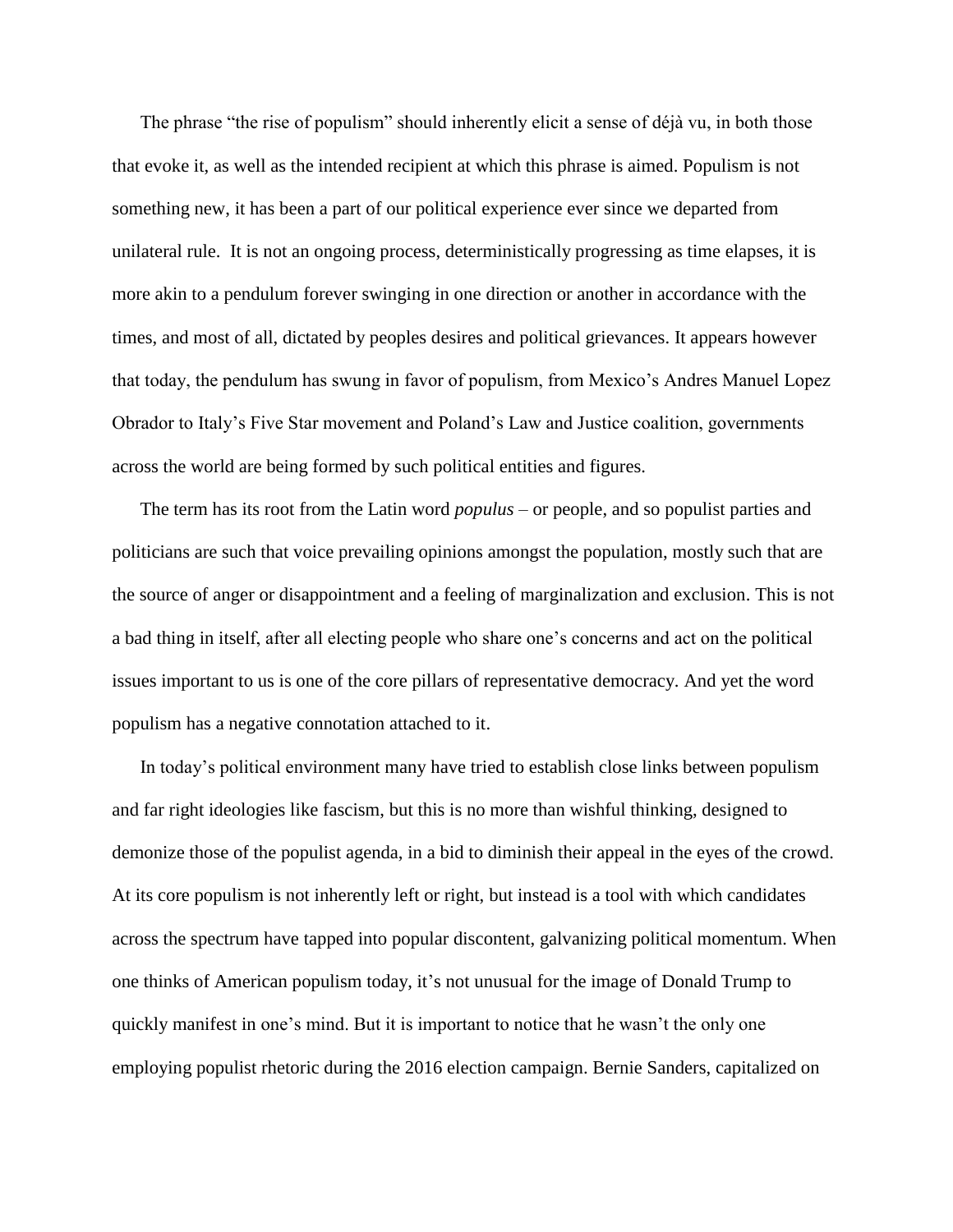the anger and resentment of many Americans, after the 2008 crisis and the ensuing recession. Hillary Clinton actively sought to take advantage of the growing call for the expansion of women's rights, herself being the first woman to run for the highest office of the land. Even Barack Obama campaigned targeting the issue of rising healthcare cost within the US, and the marginalization of those on the bottom of the income distribution.

 The big problem with populist politics is not that they inevitably lead to tyranny or propagate the establishment of dictatorships, but rather that they provide simple solutions to complex issues, as well as often misrepresent the true causes of those issues, mainly due to their overarching intricacy. A poignant example of this is Trumps crusade against jobs leaving America. The migration of workplaces overseas is not something that happens in a vacuum, but instead is contingent on the complex economic relationships and interdependencies underpinning the global economy. Despite all this, as we have seen the populist approach is blatantly simple – bully companies to keep jobs inside the US as well as impose tariffs and sanctions.

 Brexit is another good example of populist rhetoric at work. A considerable portion of the UK's population is concerned over the fact that the country is losing its edge on the global stage, with the vertex of decision making now residing with the EU, instead of the British national government. Or that labor force mobility within the EU is infringing on the job prospects of Britons. Again, this is an astoundingly intricate issue, which according to populists has a simple solution – leave the EU. And just like that populists reduce the convoluted reality of our world to bite sized chunks, which they could feed to their constituents, and ultimately gain their support.

 The most dangerous aspect of populism by far is the inter group conflict It creates, as well as needs for its success. In order for their message to be able to deliver its intended punch, populists strive to create an "enemy at the gates" dynamic, channeling the pent-up frustration of the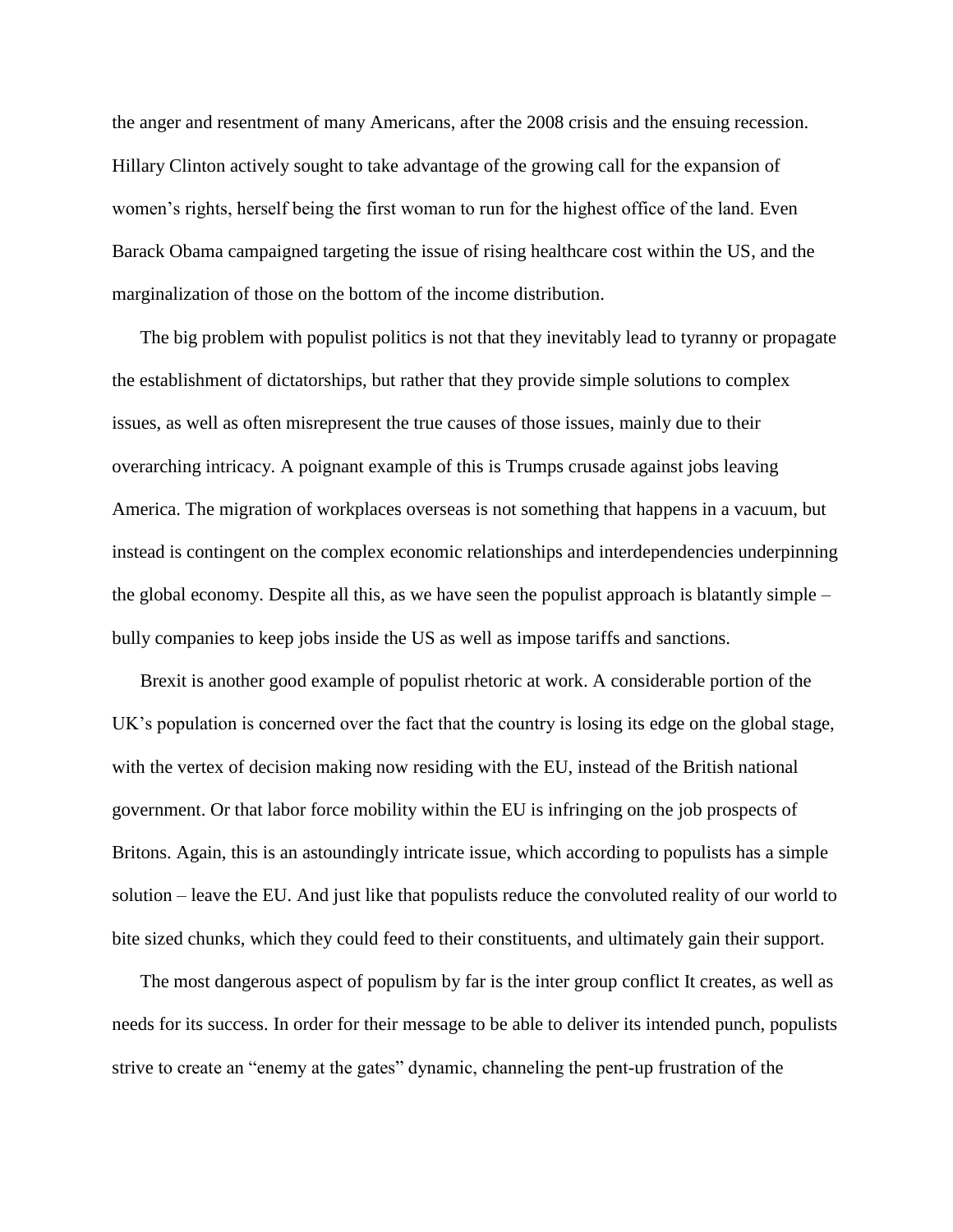masses at a social group they perceive as responsible for the current state of affairs. Be it immigrants, elites, racial or religious minorities, such groups are instrumental in creating the sense of danger and crisis on which populism thrives. As Cas Mudde put it, populism is: "a thincentered ideology that considers society to be ultimately separated into two homogenous and antagonistic camps, 'the pure people' versus 'the corrupt elite'". This frighteningly effective tool plays two very important roles in propelling the populist agenda forward. Since the complexity of the issues with which populists try to grapple, do not usually permit the establishment of a single cause or culprit, these political figures love to play into the old adage that "big problems often have simple solutions". Thus, this approach first and foremost, provides a face and a name at which responsibility could be directed. It also creates the aforementioned sense of urgency, the feeling of a looming threat creeping just out of sight, ready to strike at any moment. This type of emotion acts as a powerful catalyst for galvanizing the masses, urging them to spring into action, by tapping into our most primal evolutionary instincts of self-preservation. This gimmick wouldn't work of course if we weren't ready and willing to succumb to such ways of thinking, and yet neuroscientists claim that this divisive mentality is quite natural to us as human beings: "Considerable evidence suggests that dividing the world into Us and Them is deeply hard-wired in our brains, with an ancient evolutionary legacy.", as suggested by Robert Sapolsky's research. Populists thus exploit the fundamental weakness of our political order, and consequently our psyche. Because ultimate power lies with the people, the only possible way to seize it, is for the people themselves to give it to someone, who appeals to the largest possible fraction. And there is no better way to appeal to the masses than to create a crisis, propagated by a group of "evil doers", that only you can stop.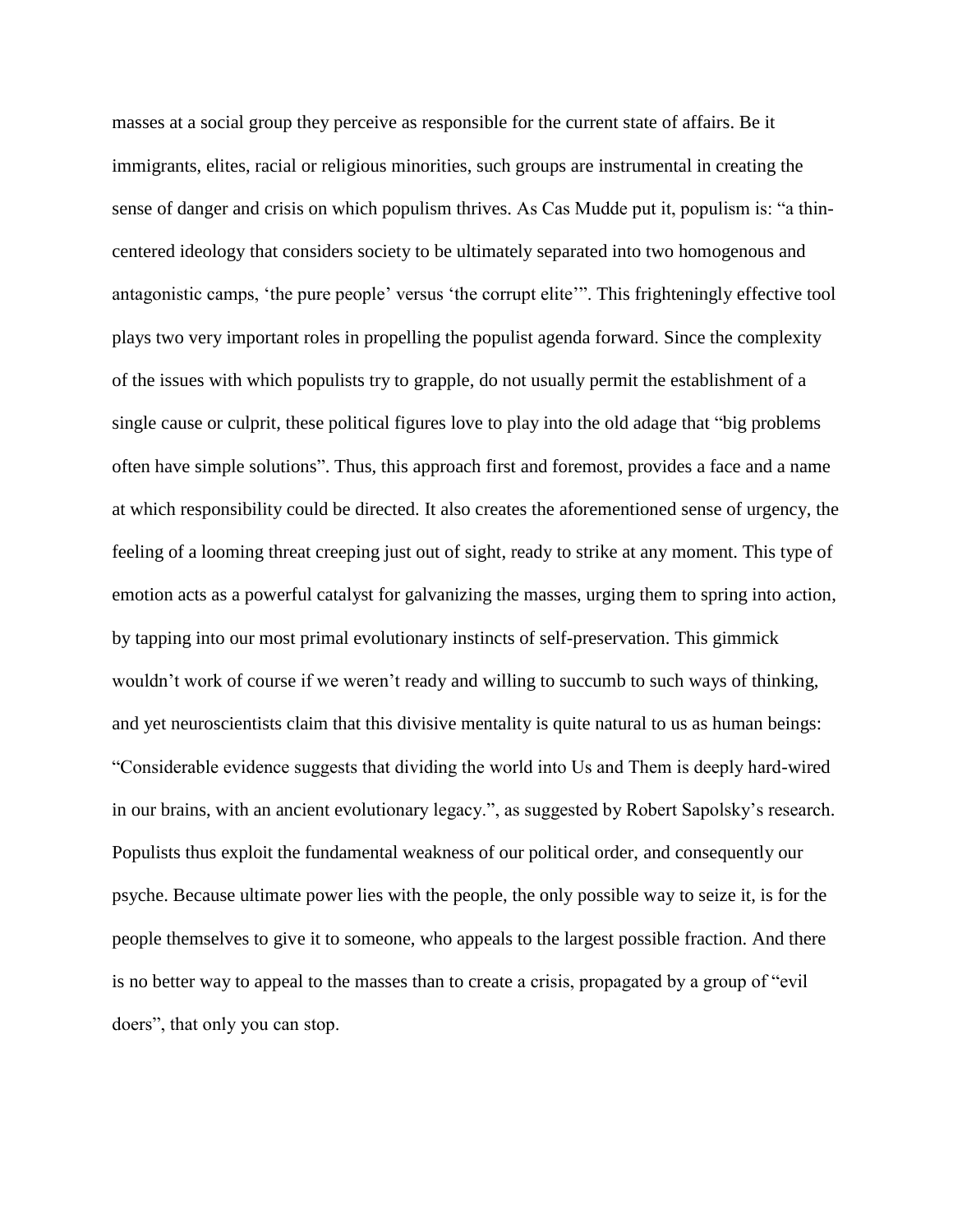In order to better understand the dynamics of what is actually transpiring today, it is worth exploring the origins and background of similar episodes in a historical context. The first wave of populism arose in the late 1800s. Coinciding with the end of a period of unprecedented growth for the American economy after the Civil War, marked by what is now known as the Long Depression. The stagnant economic environment, coupled with the increased level of immigration into the US, sparked a wave of discontent amongst farmers and laborer's, thus giving rise to inflammatory rhetoric largely similar to the one we witness today. Denis Kearney was an active political figure of the time with a message strikingly familiar to the one that shocked us so much, during the 2016 presidential election. Kearney took advantage of the ensuing backlash and managed to drum up support for his cause, by blaming the nation's problems on the corrupt elites of the time as well as the growing number of Chinese immigrants. He even went as far as to suggest building a wall around the port of San Francisco, to stop the tide of immigration. At the same time, another political activist of that era - Marry Ellen Lease, delivered fiery rhetoric asserting that America had become: "A government of Wall Street, by Wall Street, and for Wall Street". A statement not that far removed from our recent experience with the occupy Wall Street movement, which arose in the wake of the credit crisis.

 If all of this sounds familiar, it should. Historical events like thee are not something unprecedented, they have all happened before, played out, but have been well forgotten. Populist rhetoric is thus not something novel, neither are the candidates behind it, who manifest themselves to exploit political opportunities, whenever they arise. Another wave of populism erupted in the midst of the Great Depression half a century after Kearney and Lease were all but forgotten. Latin America quickly followed suit, and Asia went through a similar experience later on in the 1990s. If one is to even look at the issues most commonly hashed up by populists, it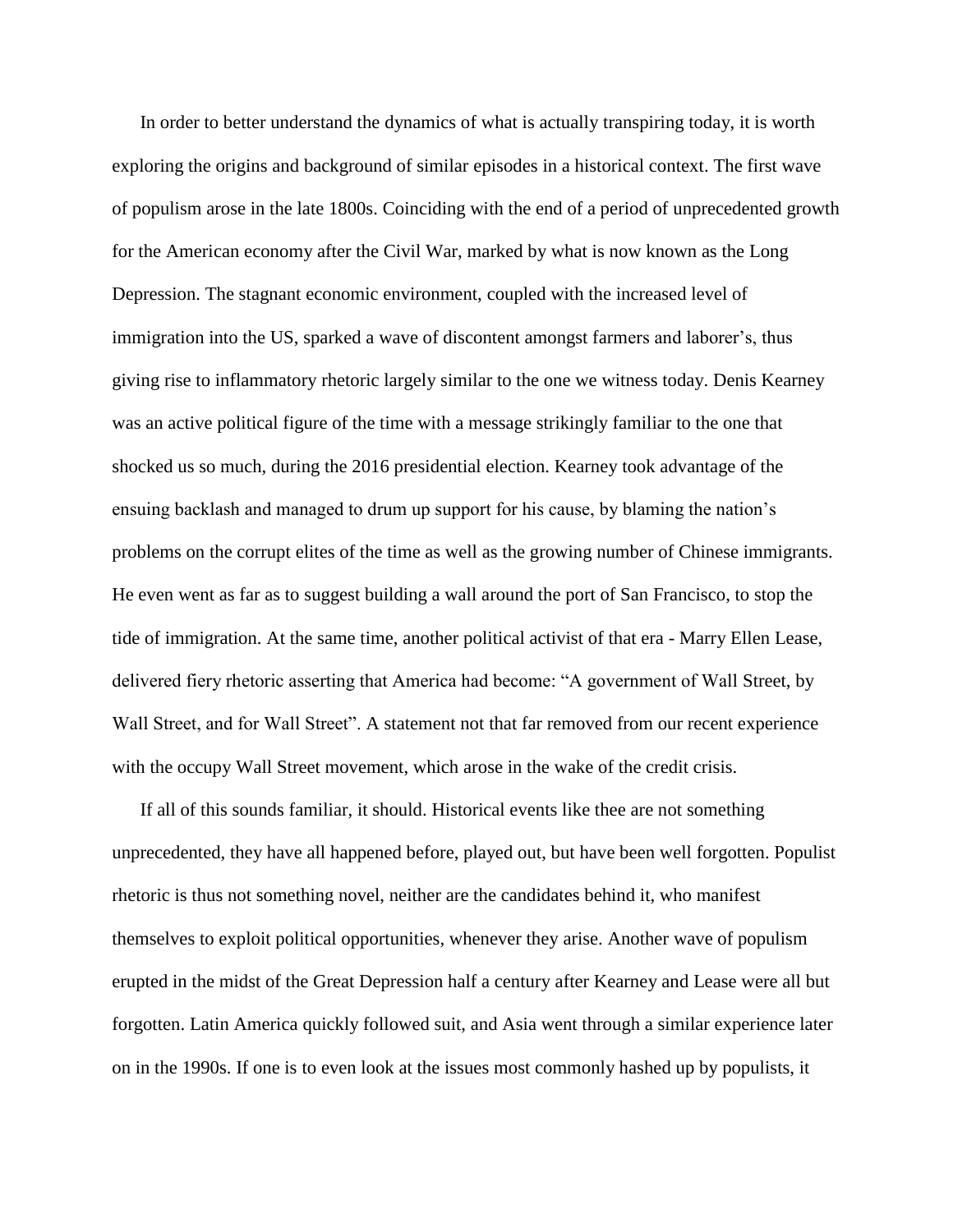will become apparent that those are recurring motives as well. As Neil Ferguson suggests, increased immigration, wealth inequality and poor economic performance, coupled together with a profound lack of trust in the governing system, are the major sources of popularity on which populism has relied in the past, as well as today. And when examined closely, it is easy to see that virtually all upswings in the spread of populism have had one or a combination of several such "ingredients" at their core. Today the expression of these could be found in figures like Hungary's Viktor Orban, who came to power on the promise to crack down on the wave of immigration sweeping through the country. Rodrigo Duterte became president of the Philippines on a platform called "Disiplina Duterte", which outlined severe anti-drug and corruption measures. So even though the faces behind the message have changed, the issues hashed up by populists today, clearly echo those of the populists of yesteryear.

 Sadly, the false novelty of this phenomenon does not in any way alleviate the darker consequences of the implementation of its ideas. Populism's solutions to the people's problems are inherently ineffective. And after a while the political momentum garnered by such parties and politicians, inevitably runs out. That's not to say, that such periods of active flirtation with populist ideas, don't have an impact on society, they most certainly do. Misrepresenting the causes of a certain political, economic or social issue, might have severe ramifications in the face of inadequate policy measures that do more harm than good. The persecution and marginalization of particular groups within society can leave lasting scars in the fabric of our community.

 And alas, as with all troubling issues, it is much easier to outline presumed causes, and formulate analytical rhetoric, than to answer the simple question: what can be done about this? The pendulum of populism has swung again in the direction of popularity, and this by itself is a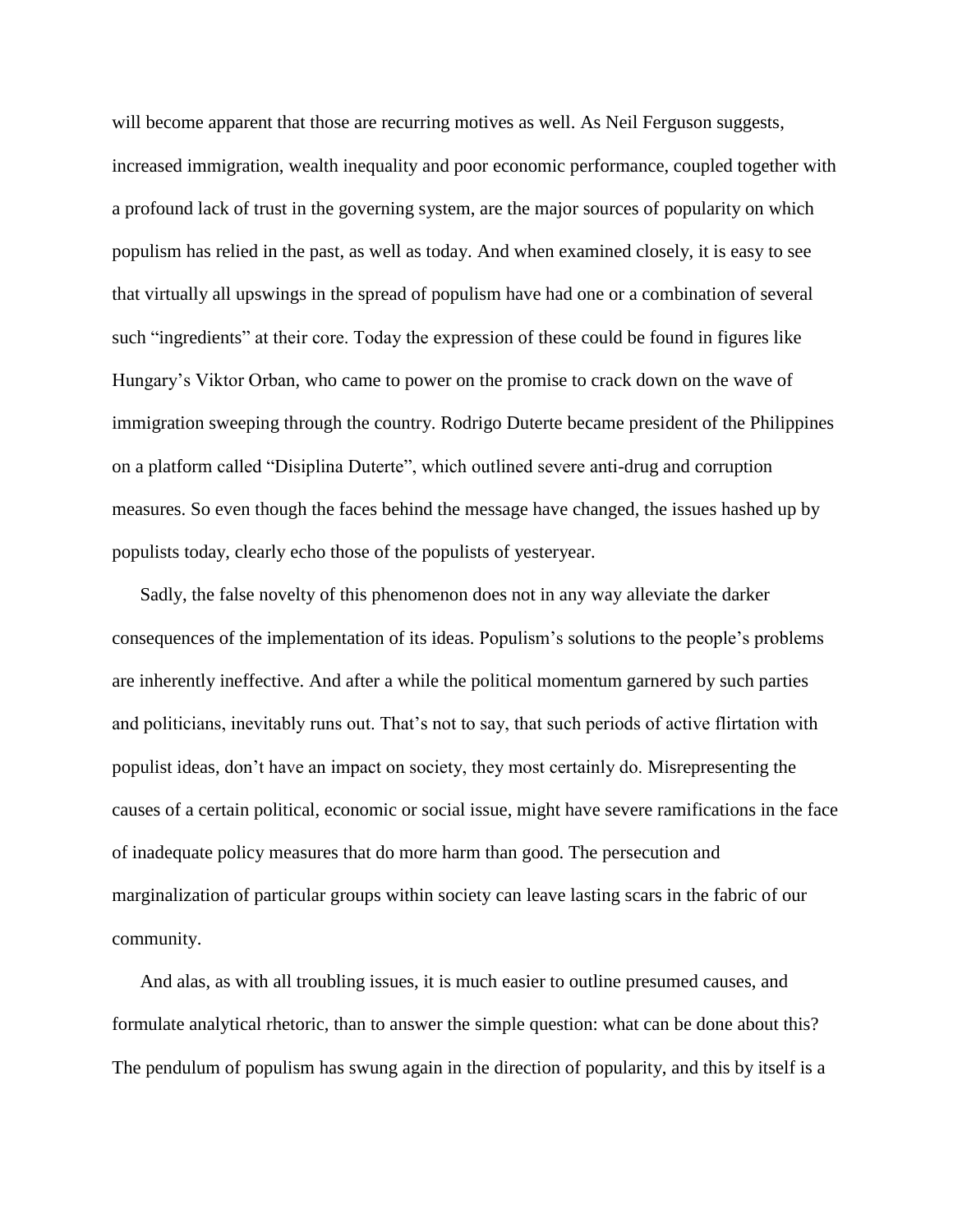complex issue, and it would be very populist of me indeed if I was to give you a simple, "full proof" actionable solution. Populism is after all a syndrome of our times. With more and more people being able to voice their ideas, wants and concerns, in an ever more heterogeneous world, defined by individuality, it is inevitable that we would see such political phenomena, and consequently people willing to capitalize on such emotions for the furtherance of their own agendas.

 One of the things we can do is avoid what Niall Ferguson calls "historical amnesia" – the act of disregarding the historical lessons we have learned, and letting history repeat itself. We have the power if not to stop the pendulum entirely, at least to dampen its swing. Given our "rich" historical experience with populism, and more concretely the consequences of its rise to power, we only have to look back to our not so distant past to see that this is not a productive way to deal with the problems we are currently facing. But alas we tend to suffer from what economic historians Carmen Reinhart and Kenneth Rogoff refer to as "this time is different mentality", the profound belief of both experts and laymen alike, that indeed "current situations" are undoubtedly different from what has been previously seen. And although the researchers define this phenomenon in the context of our experience with financial crises, they argue it might have applications outside the realm of economics as well.

 Bobette Buster in her book *Do Story*, argues that we humans are moved by stories, and most of all compelling narratives, with which we can identify on an emotional level. And you don't need to look far to see that populists are masters of this craft. Their very rhetoric seamlessly blends facts and fiction, delivering a masterfully crafted saga of lost glory and betrayal, impending danger and faint hope, the likes of which would make even Tolstoy green with envy. Above all populists promise a better tomorrow, an alternative to the corrupt system of the status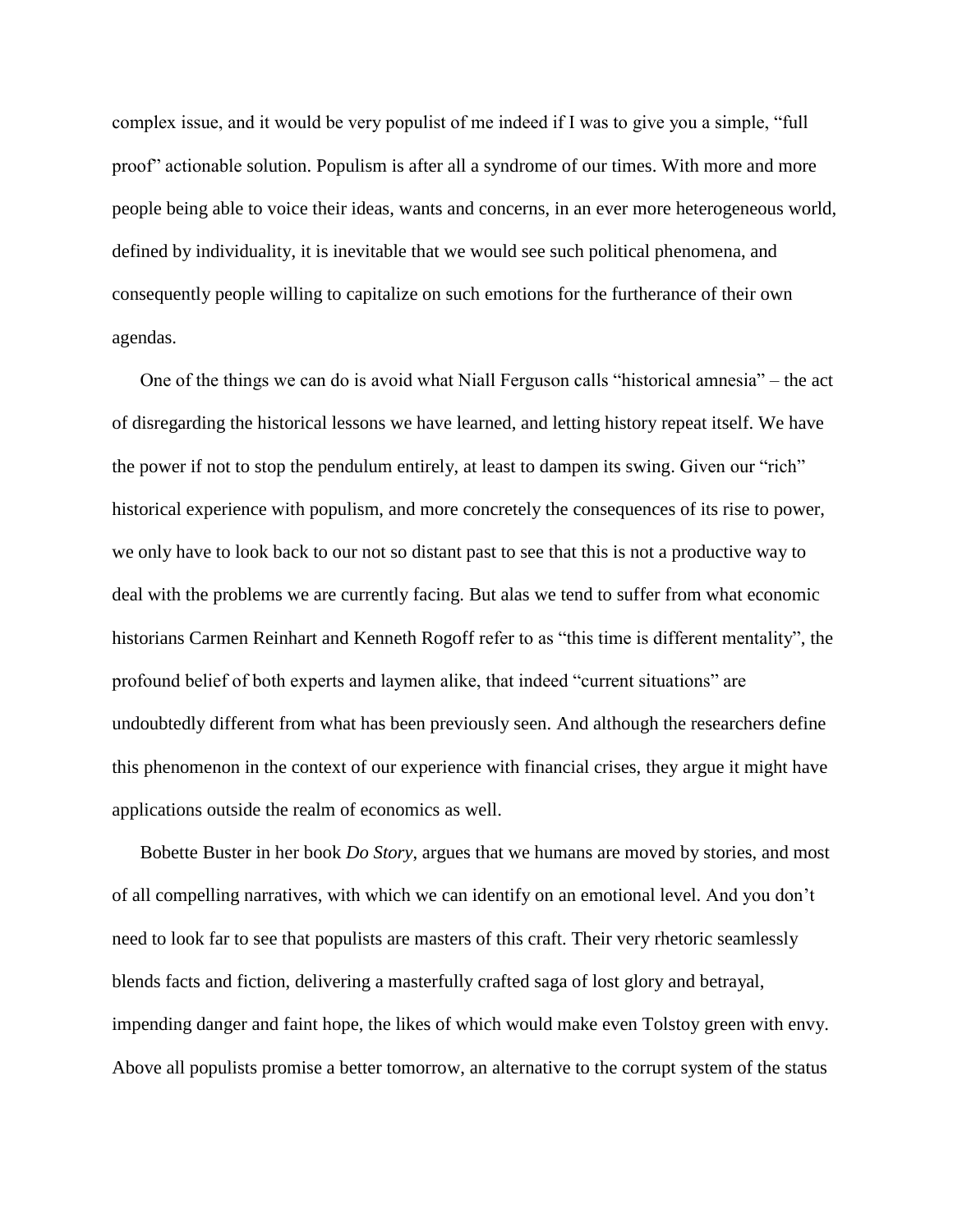quo. And who is to blame the ones succumbing to this alluring message, after all don't we all want a better life for ourselves and our children? At its core populism's ultimate goal is to appeal to people's fears, anxieties, hopes, and dreams and thus gain their support for its own ends. One way to combat this, is for the opposition of populism, to muster a message of its own, to offer a narrative that gives people hope and draws them away from the populist path. One of the reasons Donald Trump's message was so well received during the 2016 election, putting aside the pent up anger concerning the issues outlined earlier, was the lack of an alternative. Hillary Clinton's candidacy was one which in itself represented the status quo, promising people more of the same.

 Our most crucial mistake in the fight with populism so far, may just be our misdirected effort. Just like a 16<sup>th</sup> century doctor, we have been treating the symptoms of the ailment, but not its root causes. We have been asking the question: "What can we do to stop populists like Donald Trump?", all the while disregarding the factors underpinning his popularity, making him an attractive candidate to so many. How can we more effectively help people transition from sectors with declining employment? How can we reduce xenophobia and racism? What policy measure could be taken to combat wealth inequality? How do we restore faith and trust, in our political system and institutions? All of these are hard question, with no simple answers. But by focusing on them, instead of the political manifestation of the fact that we have been ignoring them for too long, we have a far better chance of not only effectively combating populism, but also resolving the issues that bring about its rise in the first place.

 It could be argued that in the end populists are of our own making, it is we as a society, who provide them with the necessary fodder for their emergence. We create our own crises, which leaves us disadvantaged in their wake, asking ourselves how can this truly be the best of all